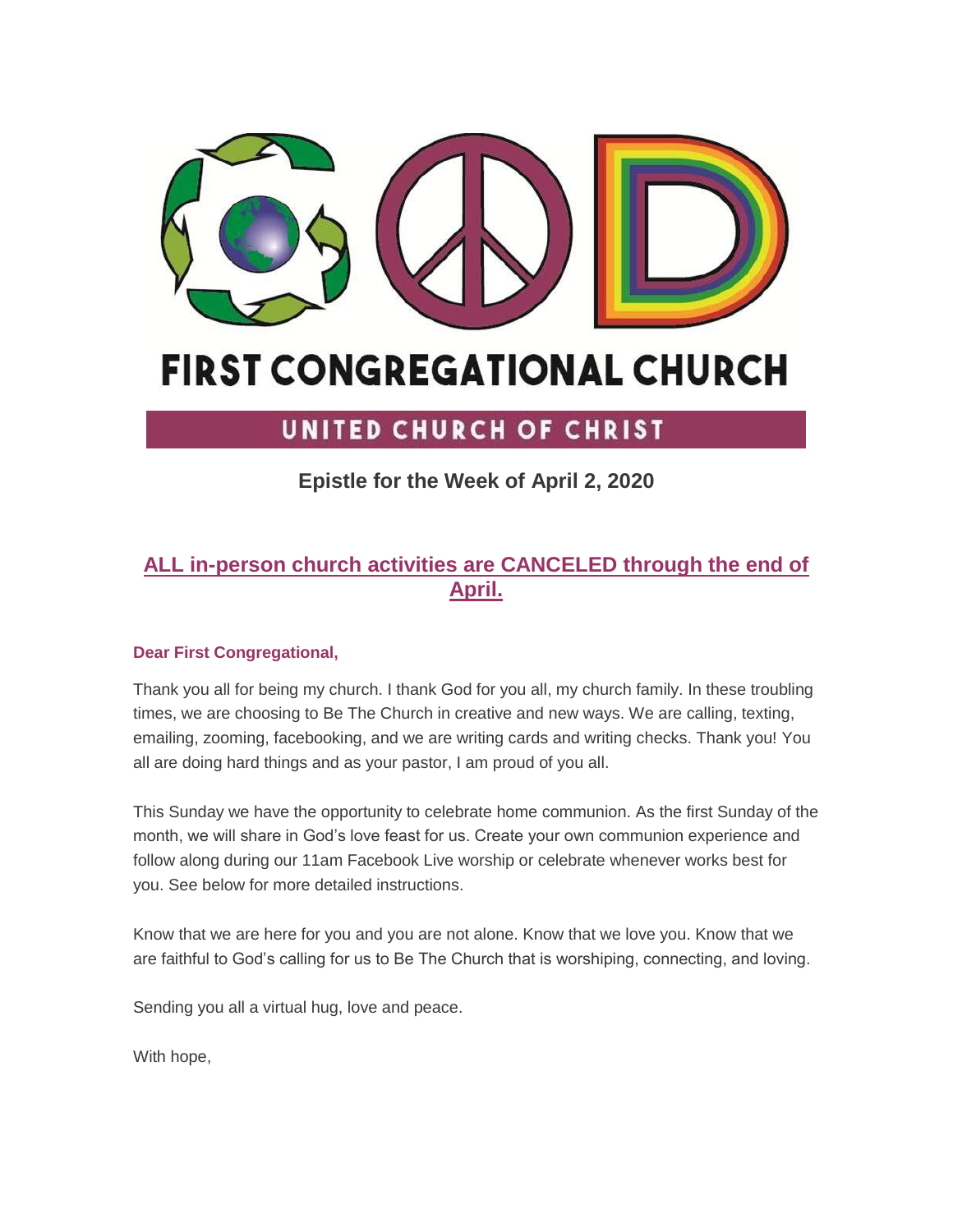Pastor Sarah

#### **Worship**

#### **Sunday Adult Worship, 9:30 a.m.**

*Class will meet via Zoom (see instructions below)*

 **April 5 -** Carol Sowle, a Bible Study for Palm Sunday. Click **[here](https://mcusercontent.com/7a2e4c501545b6d78729a64a1/files/8fe11705-0a32-42fb-a5e9-c7a2e61c92ed/palmsunday.pdf)** for a printable guide for this Sunday's study.

*Join Zoom Meeting <https://us04web.zoom.us/j/9264494206>*

*Meeting ID: 926 449 4206*

*Phone call only: 1 312 626 6799 US (Chicago), you will be prompted for the meeting ID 926 449 4206, followed by the # sign. If you don't have a device with visual display, you can simply call in and participant as a 'conference call'.*

#### **Sunday Worship Service on Facebook Live, 11:00 a.m.**

Pastor Sarah will preach on "In Times of Turmoil: Be The Church and Love God" Scripture: Matthew 21:1-11

#### **Communion Sunday**

On Sunday, April 5, Palm Sunday we will share together Holy Communion in our online interactive worship.

Before the time of the service you will want to prepare some bread, a slice or a small loaf of any kind of bread. In some parts of the world tortilla, rice cake, cassava are used as this element which is defined not as a wheat product but as the most common food of the people. Let it be something you alone or you with others in your house may break and share. Prepare a cup or cups of juice — perhaps grape or cranberry — or whatever you have available. Set these elements in the living room or kitchen where you experience worship electronically with our faith community. Perhaps you want to put them on a lovely cloth or fabric that reminds you of a special time or a person deeply connected with you in the communion of saints. Perhaps you will light a candle or place a flower or plant or the photograph of someone you wish to bring into the circle of faith beside the bread and the cup. Thank you for your preparation.

#### **First Congregational Holy Week Journey**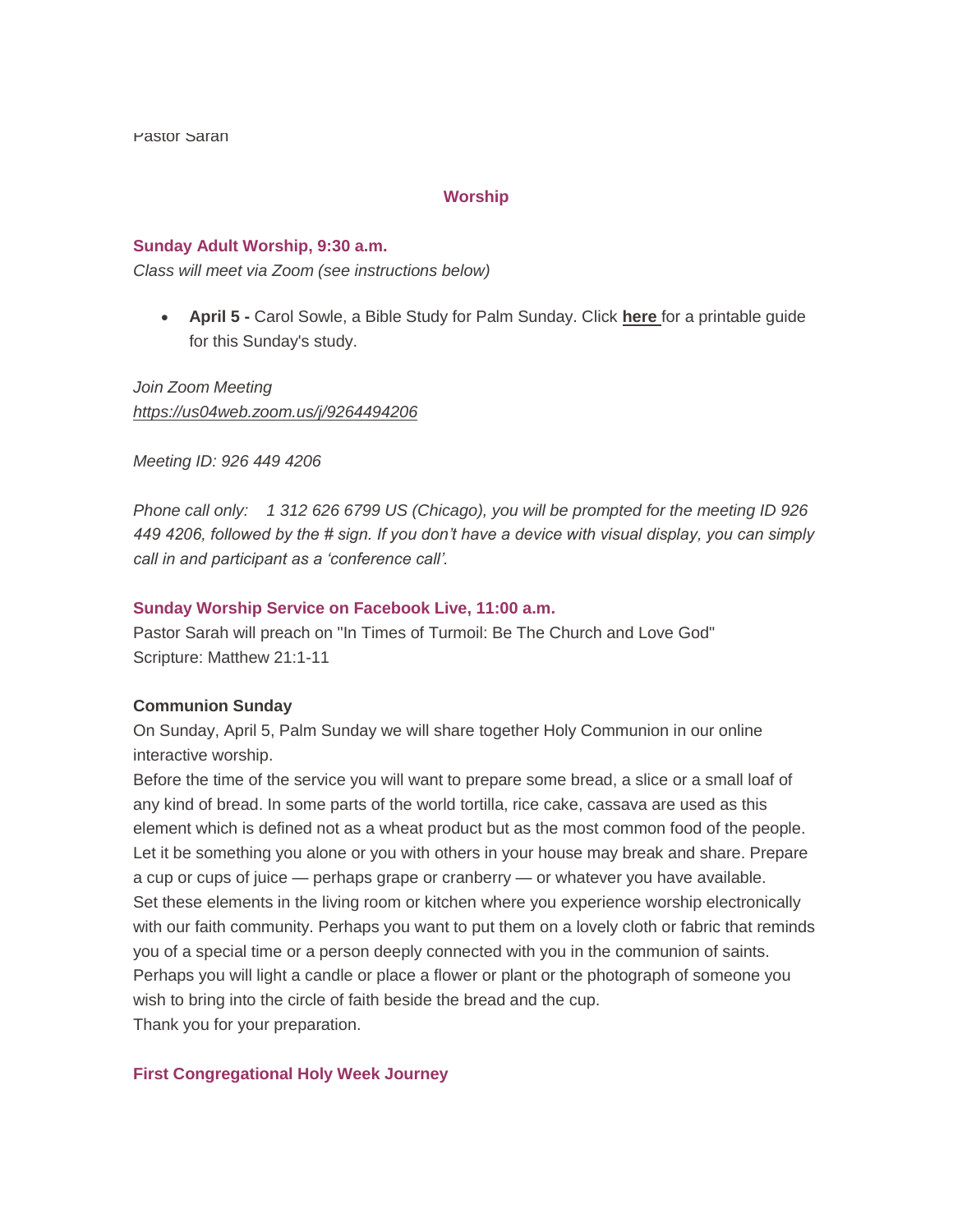**April 5 - Palm Sunday April 9 - Maundy Thursday Tenebrae Service, 6:30pm (via Zoom) April 10 - Good Friday April 12 - Easter**



#### **What's Happening at FC: Support While Social Distancing**

#### **Staying Connected**

**FC Facebook page** (click **[here](https://www.facebook.com/FirstCongregationalUCCIndy/)**) "**First Congregational Indy Fellowship**" group on Facebook (click **[here](https://www.facebook.com/groups/521333455186422/)**).

#### **Pastoral Care**

We are all still here for you and will stay connected. You can contact Pastor Sarah for pastoral care needs at (386) 478-9012 or [pastorsarah@fcindy.org.](mailto:pastorsarah@fcindy.org)

#### **Additional Church Support Contacts**

Pastor Carol [\(casowle@gmail.com\)](mailto:casowle@gmail.com) Office Administrator, Shannon [\(shannon@fcindy.org\)](mailto:shannon@fcindy.org) Moderator, Alice Rutherford [\(alice@caloosaspirit.net\)](mailto:alice@caloosaspirit.net) Vice Moderator, Larry Eckel [\(lspeckel@comcast.net\)](mailto:lspeckel@comcast.net)

**TODAY! Care & Connections Meeting, 6:30pm -** Care & Connections is meeting via Zoom TODAY at 6:30pm. Contact Wendy Baldwin for the Zoom link for this meeting.

**TOMORROW! Worship & Design Meeting, 1:00pm -** Worship & Design is meeting via Zoom TOMORROW at 1:00pm. Contact Alice Rutherford for the Zoom link for this meeting.

**NEW! FC Emergency Fund -** In lieu of Easter Lilies, donations will be received for the Emergency Fund. You can make a \$20 gift in celebration, memory or honor of someone and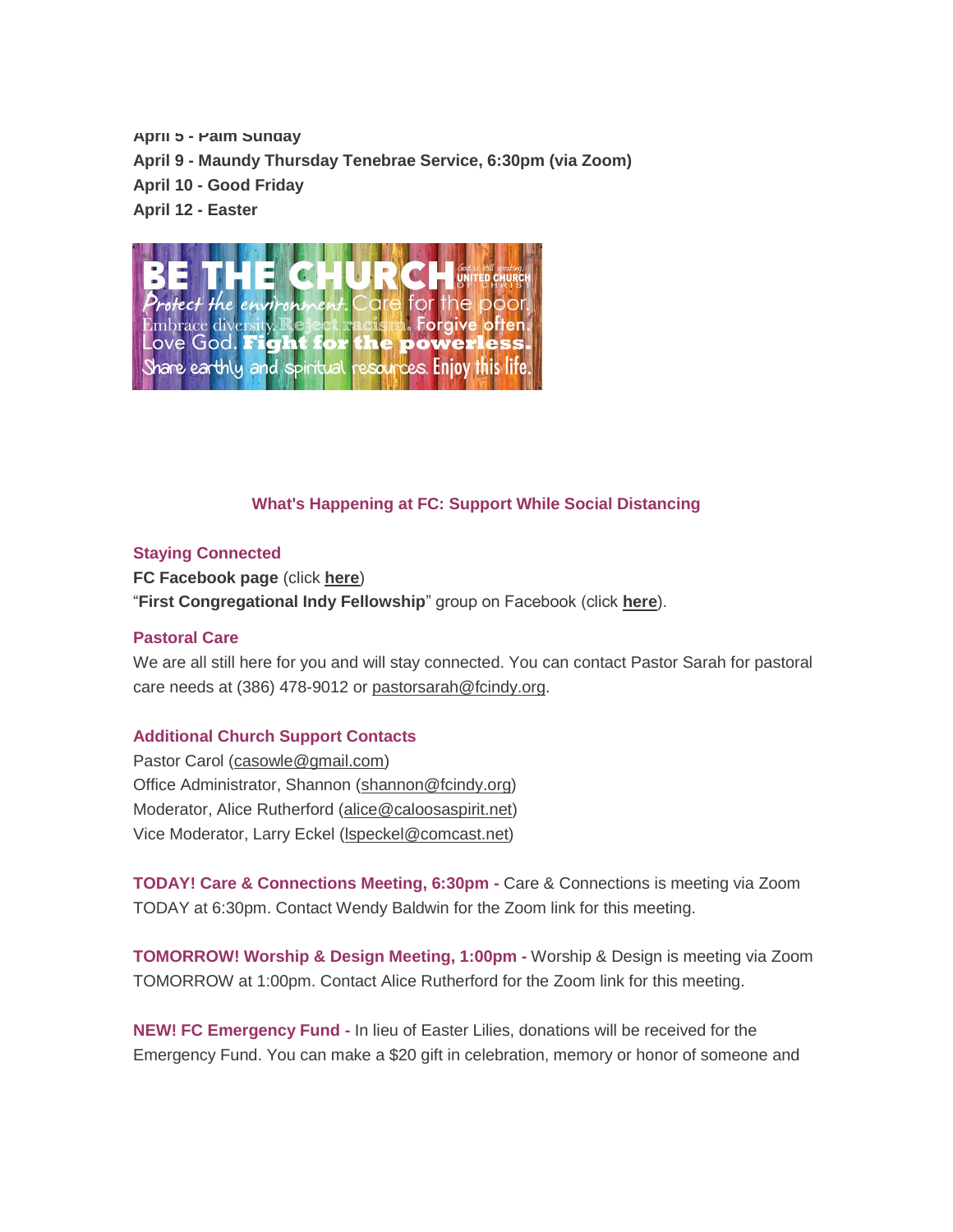you will get a virtual Easter Lily shared on our church social media. Please email this information to Shannon [\(shannon@fcindy.org\)](mailto:shannon@fcindy.org). The funds collected will support our church Emergency Fund. Mail checks to the church or give on-line.

#### **Need Toilet Paper & Disinfectant?**

Even though stores are trying hard to re-stock supplies, it is still difficult to find these items. First Congregational is expecting a shipment in early April from its supplier. We will have 2-ply toilet paper, spray disinfectant, paper towels, and gloves (our supplier is also out of stock of hand sanitizer and wipes). Please contact Wendy Baldwin to arrange pick-up or delivery. Donations to cover the cost of the supplies will be gratefully accepted.

#### **Social Gatherings through Zoom**

- **TOMORROW! Friday, 4/3, 5 pm - Happy Hour!** We'll check in with one another, and let's share our stories.
- **Saturday, 4/4, 4 pm – Trivia Time!** We'll test our collective knowledge of some trivia.
- **Monday, 4/6, 5 pm – Happy Hour conversation**
- **Friday, 4/10, 5 pm – Good Friday conversation**
- **Saturday, 4/11 4 pm – Trivia Time**

**To join the Zoom meeting, click this link:** [https://us04web.zoom.us/j/9264494206](https://fcindy.us16.list-manage.com/track/click?u=7a2e4c501545b6d78729a64a1&id=eba4701a14&e=53767d4f8e)

Meeting ID: 926 449 4206

**To Join by Phone call only:** 1 312 626 6799 US (Chicago), you will be prompted for the meeting ID 926 449 4206, followed by the  $\#$  sign.

If you don't have a device with visual display, you can simply call in and participant as a 'conference call'.

#### **Instructions for Zooming:**

1. If you plan to use your smart phone or tablet, you need to download the Zoom app before the meeting. Find it in the app store for your mobile device.

2. If you plan to join the meeting via your computer and don't already have ZOOM on your computer, you'll be asked to download it. It will self-install and then you'll be taken to the meeting.

3. **NOTE: you do not have to register or set up a free account to be a participant in a meeting. You can join a meeting without signing in.**

4. You will asked whether you want to join with video (I hope you say Yes) and what type of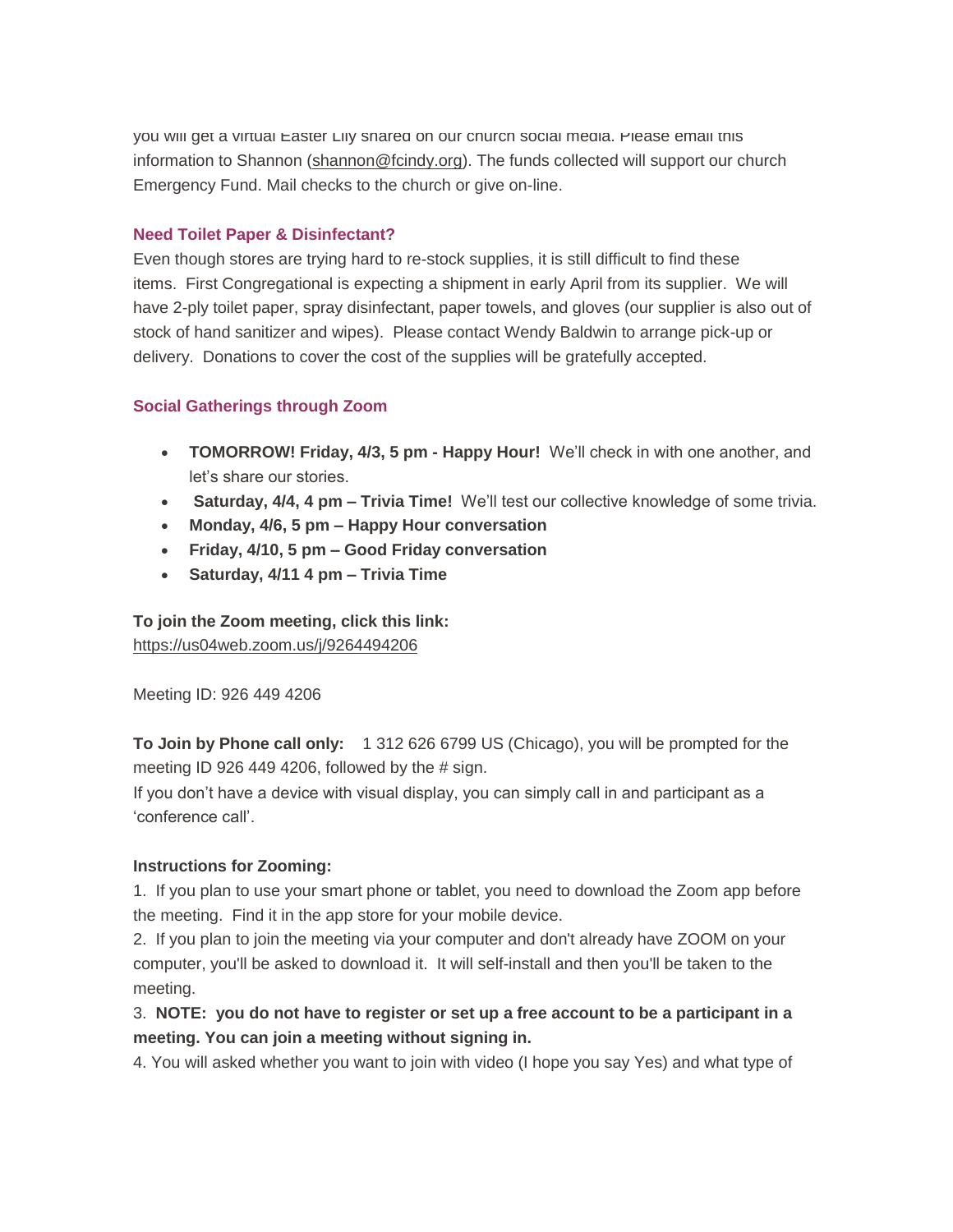audio you wish to use, your phone or your computer.

5. To use your phone's audio, you will have to select "use internet audio." Due to the recent reports of Zoom meeting hacks, the Host will be using the 'waiting room' option to only allow recognized people into the Zoom gathering.

#### **Indiana to Offer Psychological First Aid Trainings**

The Indiana Family and Social Services Administration and American Red Cross Indiana will launch two virtual psychological first aid training courses for healthcare and social services professionals. The training is to help individuals exposed to a traumatic event or disaster. They'll take place from 1 to 4 p.m. on Tuesday, April 7 to the first 30 participants to register for each session.

 [https://ddrsprovider.fssa.in.gov/Events/Public/Register.aspx?ReturnTo=Calendar&Cal](https://ddrsprovider.fssa.in.gov/Events/Public/Register.aspx?ReturnTo=Calendar&CalendarMonth=4&CalendarYear=2020&CourseID=857) [endarMonth=4&CalendarYear=2020&CourseID=857](https://ddrsprovider.fssa.in.gov/Events/Public/Register.aspx?ReturnTo=Calendar&CalendarMonth=4&CalendarYear=2020&CourseID=857)

Anyone feeling anxiety from the pandemic should is encouraged to call the **Substance Abuse and Mental Health Services Administration's Disaster Distress Helpline at 800-985-5990**, or **text "TalkWithUs" to 66746**. Users will be connected with trained crisis counselors.

**Hunger Fact of the Week:** More than 37.2 million people in the U.S., including children, lived in households that struggled to put food on the table in 2018. And of course, the Corona virus has increased this number. African-Americans were approximately twice as likely as the overall population to live at risk of hunger. (Bread for the World)



#### **April Mission of the Month: Exodus Refugee Immigration**

This month we are supporting our local refugee resettlement agency, Exodus, a 501c3 agency. Exodus serves thoroughly vetted, legally admitted refugees who are fleeing persecution in their home countries and cannot return there. Exodus initially provides housing and other basic needs but goes on to support these newcomers with a variety of programs to help them adjust and thrive in their new community. These programs include medical and social services including mental health services, language classes, cultural orientation, job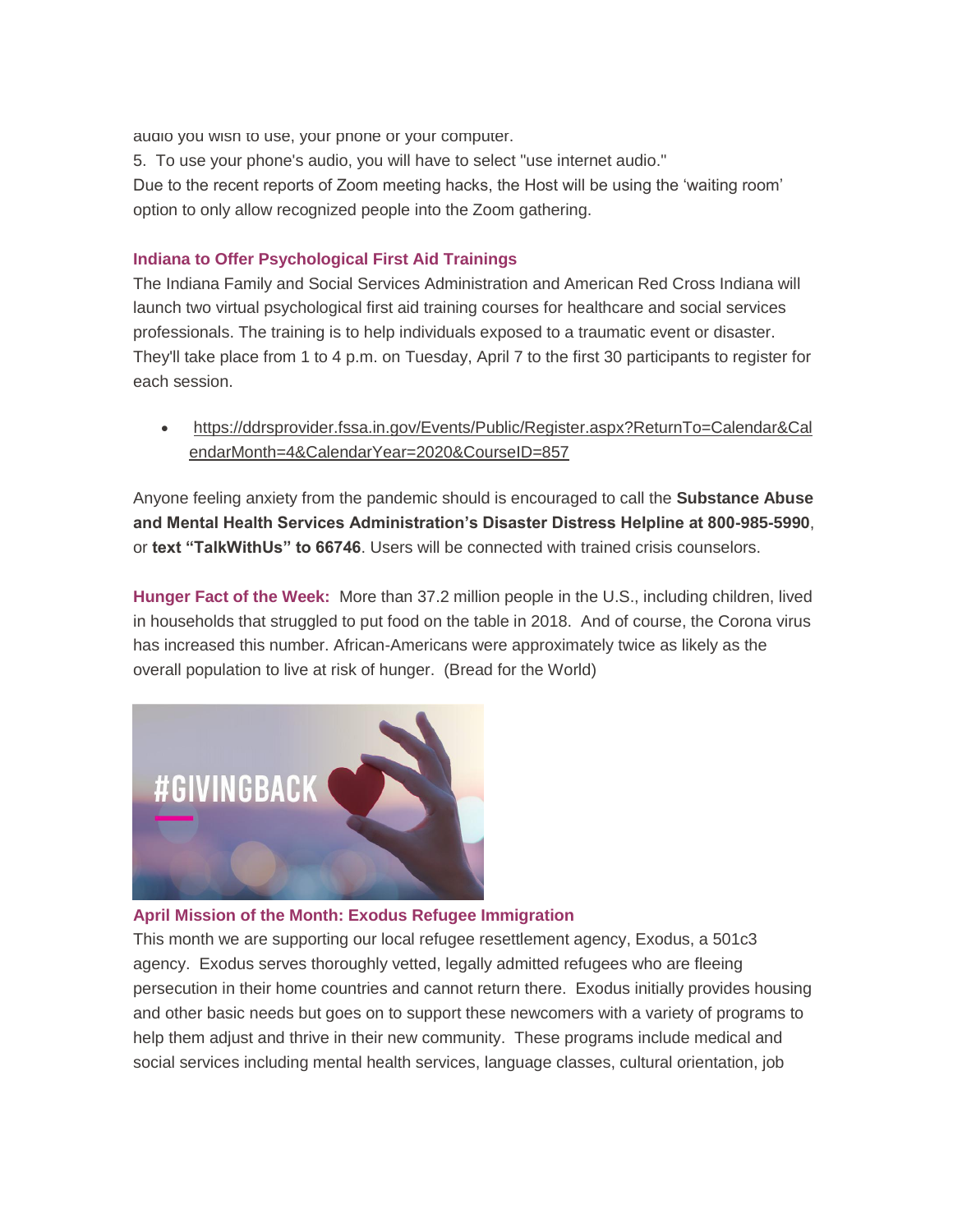training and placement, and special programs for women and for youth. During this Covid-19 pandemic their Employment Team is assisting refugee clients who have lost their jobs to apply for unemployment, while leveraging their network of 90+ employment partners to help find new jobs. Exodus is also providing limited financial assistance for rent, utilities, food, childcare, medicine, and other needs. Your single dollar bills in the offering plate, larger bills in the "Special Offering" envelopes or checks marked MOM or "Exodus" in the notation line will go to support this work. Please be generous in your support of refugees. Send a check to the church with MOM: Exodus Refugee in the memo line, or donate online at: <https://www.exodusrefugee.org/donate/>

#### **Continue Your Support of First Congregational UCC**

Please continue supporting the mission and ministries of your local church at <http://www.fcindy.org/online-giving/>

#### **Support Your Local IN-KY Conference Through Our Church's Wider Mission (OCWM)**

The staff of the IKC are working tirelessly to support local churches as we all discern best practices and how to get through this time together. Please remember to support the work they do and the many ministries they support through your **OCWM Giving** at: <https://ikcucc.org/connect/donate/>

#### **Eviction Ministry Donations**

The Eviction Ministry is a new ministry of the SouthEast Association of the Indiana-Kentucky Conference of the UCC. The purpose of this ministry is to offer assistance to those who do not qualify for other state or local assistance programs and without such assistance would be evicted from their homes. During this time of increased financial concerns and unemployment, we anticipate an increase of requests for assistance. Please consider making a donation. **Checks can be made out to: Southeast Association of the IKC UCC.** Please include in the **memo line: "Eviction Ministry."**

Donations can be mailed to the treasurer at: SE Association Eviction Ministry Attn: Margie Potter 726 Coach Rd. Indianapolis, IN 46227

Thank you for your generosity! - Shannon Abbott, Eviction Ministry Team

#### **Feeding Families**